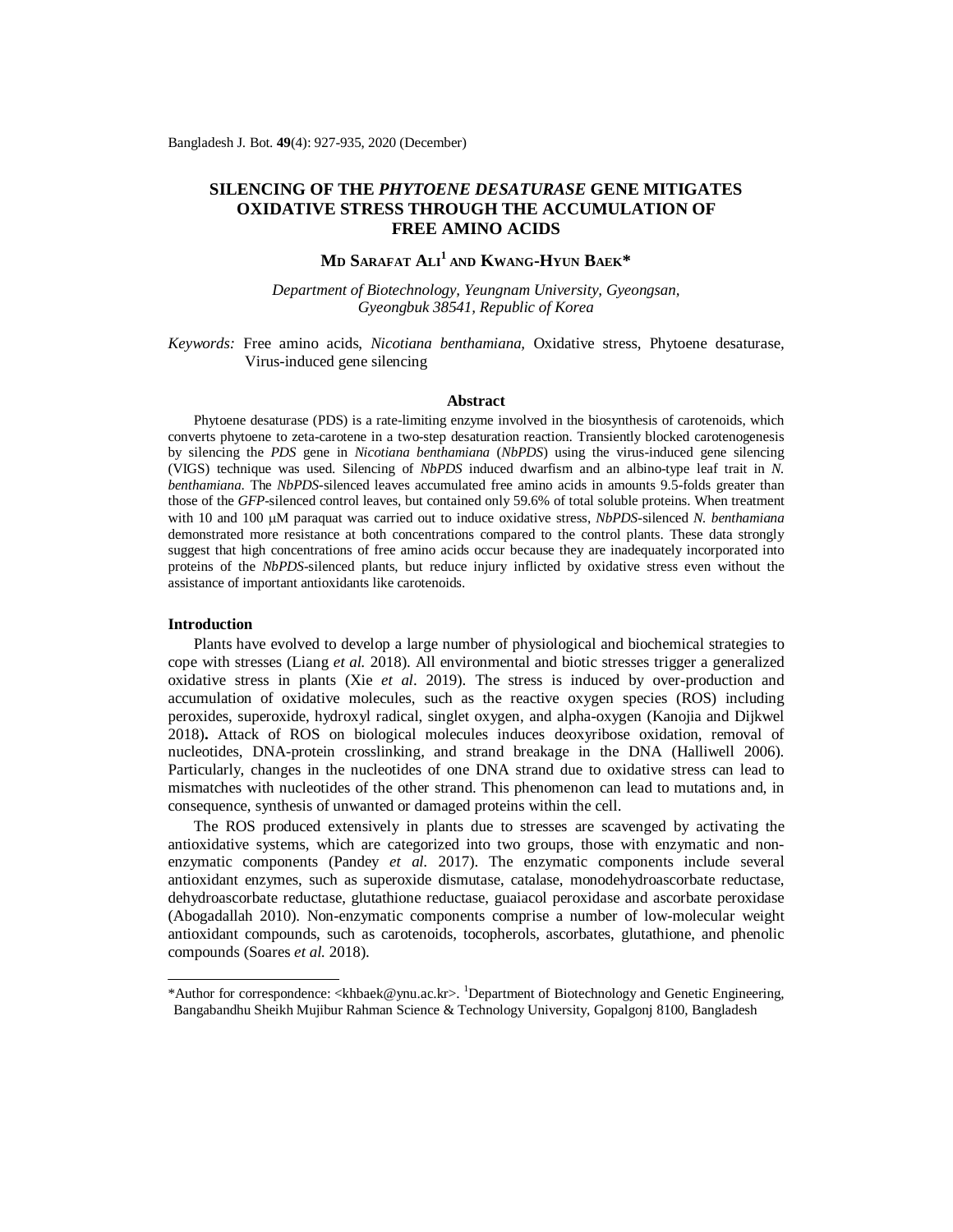Carotenoids belonging to the family of tetraterpenes can function as potent non-enzymic antioxidants in addition to their roles of accessory light-harvesting pigments and precursors for phytohormones. Carotenoids are involved in diverse but critical plant processes, such as photosynthesis, photomorphogenesis, photoprotection, and development (Nisar *et al.* 2015). Under conditions of oxidative stress, carotenoids are involved in the photoprotection of the reactioncenter chlorophylls against ROS and prevent the formation of chlorophylls with triplet excited states  $({}^{3}ChI*)$  in the chloroplasts (Ramel *et al.* 2013). Stabilization of the plasma membrane against membrane lipid peroxidation is another contribution of the carotenoids towards protective function (Ademowo *et al.* 2017).

Synthesis of carotenoids takes place from two molecules of geranylgeranyl diphosphate and requires the enzymes phytoene synthase, phytoene desaturase (PDS), and lycopene cyclase (Sun *et al.* 2018). PDS, an intrinsic membrane protein found in both chloroplasts and chromoplasts, is the rate-limiting molecule in the biosynthesis of carotenoids (Brausemann *et al.* 2017). It converts phytoene to zeta-carotene in a two-step desaturation reaction and silencing of the *PDS* gene in higher plants produces photobleaching symptoms in the leaves (Srinivasan *et al.* 2017).

Free amino acids accumulate in plants as compatible solutes under stressful conditions. The accumulation of free amino acids can increase the ability of the plant cells to retain water without affecting their normal metabolism. The free amino acids, either directly or indirectly, stabilize the quaternary structure of proteins and membranes protecting them against the adverse effects of drought, high salinities and extreme temperatures (Sakamoto and Murata 2000).

The potential protective roles of the *PDS* gene in response to abiotic and multi-stresses were demonstrated in *Nicotiana benthamiana* (Anaraki *et al.* 2017). However, there is no report on the roles of the *PDS* gene in the accumulation of free amino acids and protection against oxidative stress. In the present study, virus-induced gene silencing (VIGS) to silence the *PDS* gene in *N. benthamiana (NbPDS)* was applied and measured the differential accumulation of free amino acids induced by it. Furthermore, the roles of accumulated free amino acids were identified by measuring their tolerance to oxidative stress induced by paraquat treatment.

#### **Materials and Methods**

Seeds of *Nicotiana benthamiana* were sown and the plants were grown in plastic pots (12 cm diameter  $\times$  10 cm height) containing 70% coco peat, 17% peat moss, 5% zeolite, and 8% perlite. The plants were regularly watered and grown under fluorescent lights at 120  $\mu$  Einstein/m<sup>2</sup>/s with a regime of 16/8 hrs light/dark cycles at  $22 \pm 2$ °C in the walk-in chamber at the Molecular Physiology lab in the Department of Biotechnology, Yeungnam University, Republic of Korea.

For transient silencing of the *NbPDS* gene, *Agrobacterium* with a VIGS construct of 369 bp nucleotide sequence derived from the *N. tabacum PDS* gene (NCBI accession No. AJ616742) was inoculated into the leaves of *N. benthamiana* (Hasan *et al.* 2014). The silencing of *NbPDS* was confirmed by conducting a semi-quantitative RT-PCR using the appropriate primer sets (Ali *et al.* 2015). *N. benthamiana* leaves were also inoculated with a construct of the green fluorescent protein (*GFP*) gene as the control. The *GFP* control construct was prepared by inserting a 983 bp nucleotide sequence from the *GFP* gene of *Aequorea victoria* (Hasan *et al.* 2014).

The leaves of *N. benthamiana* were analyzed for the contents of free amino acids and total soluble proteins, as described by Ali *et al*. (2015). The levels of free amino acids and total soluble proteins were analyzed using the leaves that were 6 positions above those infiltrated for *GFP*- or *NbPDS*-silencing in the respective *N. benthamiana* plants*.* To observe the effects of oxidative stress on the *NbPDS*-silenced plants, 28-day-old infiltrated plants were sprayed thoroughly with different concentrations of paraquat (methyl viologen, 1,1'-dimethyl-4,4'-bipyridinium dichloride;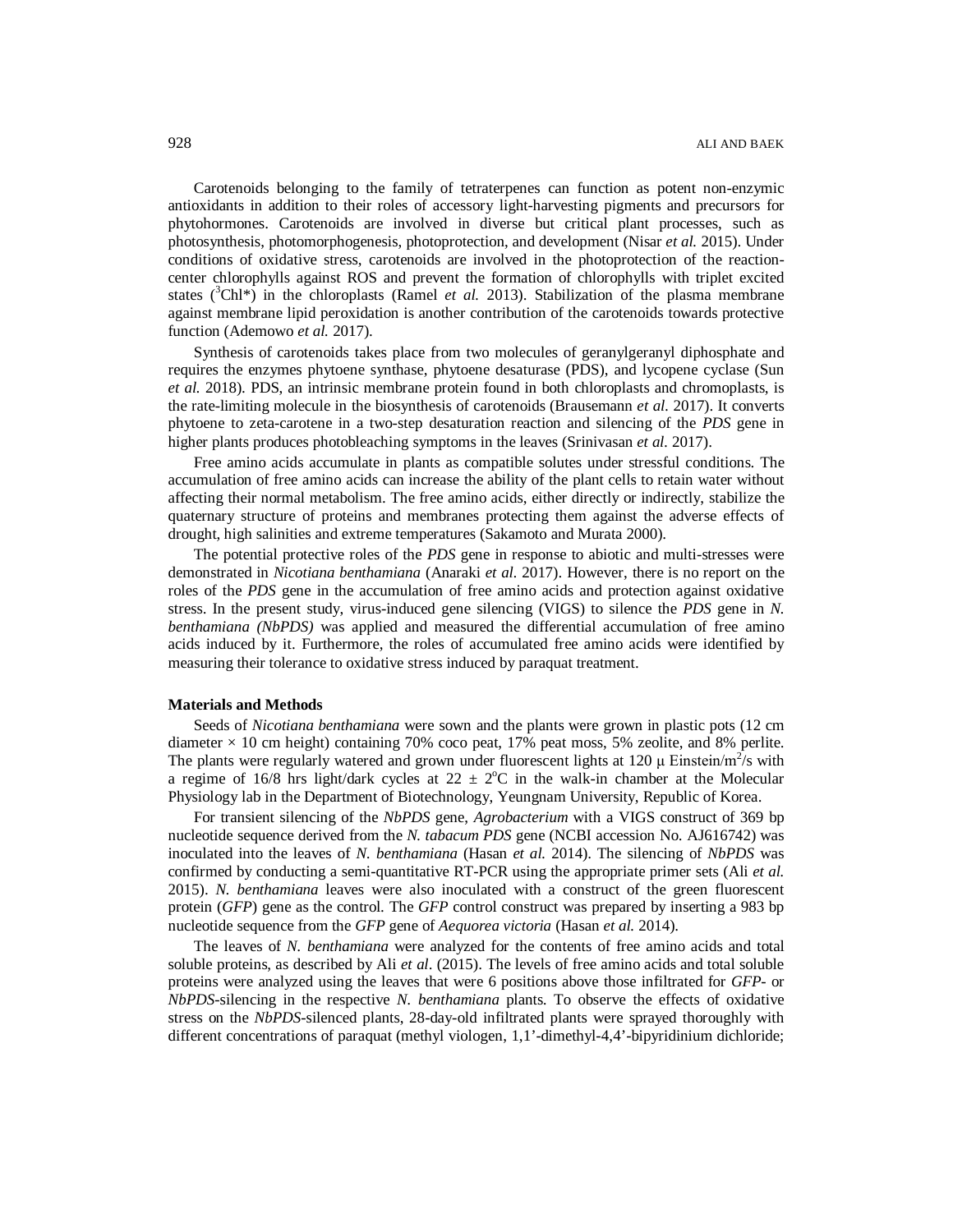Sigma, St Louis, MO, USA) in 0.05% Tween 80 and those sprayed only with 0.05% Tween 80 were used as the control. Each plant was sprayed with 40 ml of the solution in total to ensure even and complete coating of the plant with paraquat.

All experiments were conducted thrice, using samples in triplicates. The data are presented as the mean  $\pm$  standard deviation of the three replicates. Differences among groups were evaluated by ANOVA using the Statistical Analysis Software (SAS) version 9.4 (SAS Inc., Cary, USA).

## **Results and Discussion**

By silencing the *NbPDS* gene, its role in the differential accumulation of free amino acids and tolerance of the plants to variations in oxidative stress was identified. Due to silencing of the *NbPDS* gene, as confirmed by the semi-quantitative RT-PCR (data not shown), and a consequential reduction of PDS enzyme, the *NbPDS*-silenced *N. benthamiana* demonstrated a photo-bleached phenotype and retarded growth (Figs 1 and 2). As the loss of PDS activity led to the accumulation of phytoene in the white tissues of *Arabidopsis immutans* mutants and blocking of the carotenogenesis step (Wstzel *et al.* 1994), that diminished levels of carotenoids also resulted in the characteristic photobleaching phenotype observed in *NbPDS-*silenced *N. benthamiana* were elucidated



Fig. 1. The *GFP*- and *NbPDS*-silenced *N. benthamiana* sprayed with 10  $\mu$ M paraquat. Arrows indicate injuries caused by paraquat treatment. Injured leaves showed burning symptoms on the leaves. Pictures of the plants were taken 24 and 48 hrs after treatment with 10  $\mu$ M paraquat.

The levels of free amino acids and total soluble proteins were analyzed in the *NbPDS*-silenced plants. Compared to the control plants, the profile of free amino acid contents in *NbPDS*-silenced *N. benthamiana* was significantly different, and found to be greater by 9.5-folds (Table 1, Fig. 3a). It was found that, upon *NbPDS*-silencing, the amount of accumulation of polar positively charged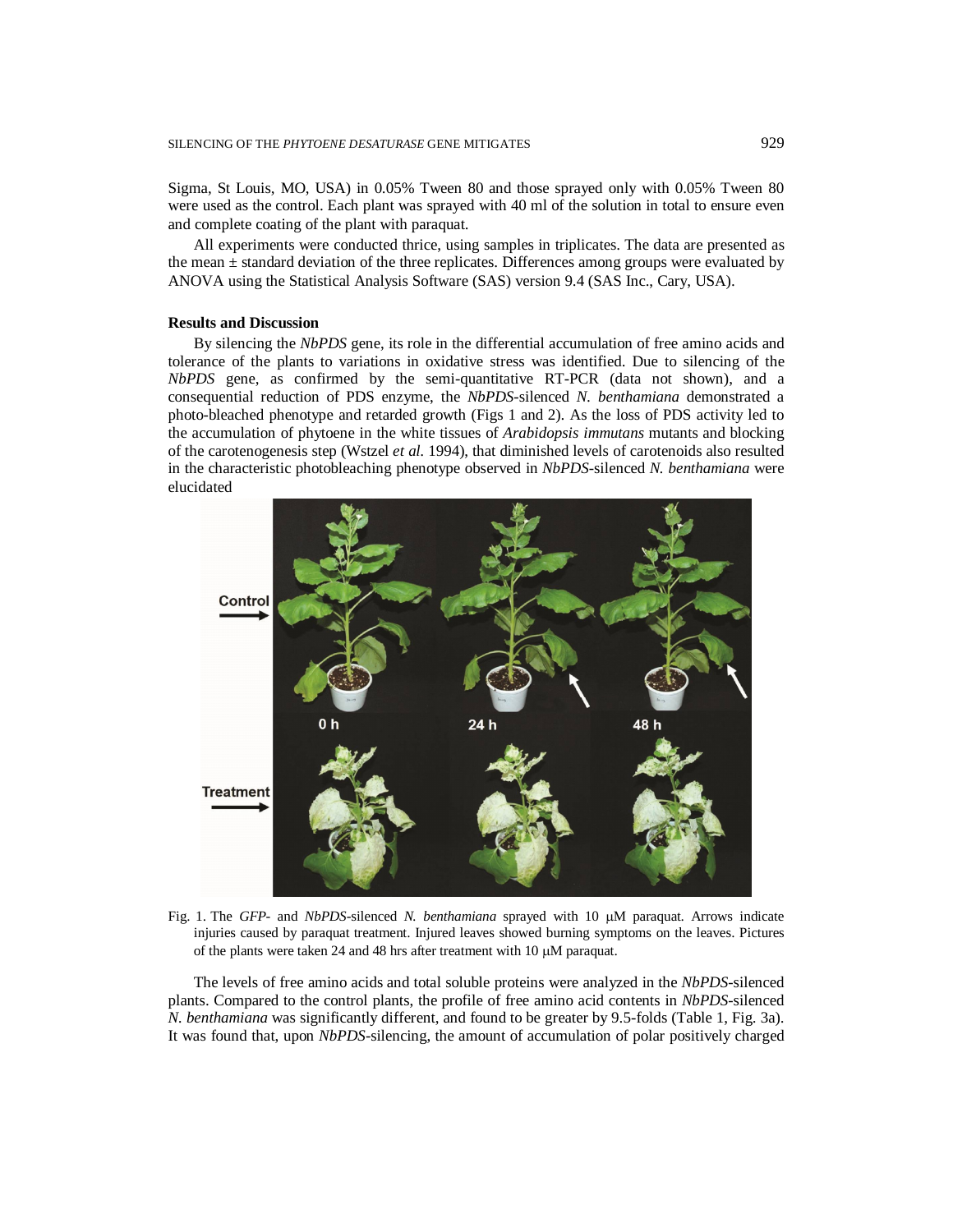amino acids such as lysine, histidine and arginine was the highest. A maximum increase in the amount of accumulated arginine was observed, which was 89.2-folds higher than that of the control plant (Table 1). The polar uncharged amino acids such as serine and threonine demonstrated the second-highest accumulation amounts resulting from the *NbPDS*-silencing. In contrast to the enhanced accumulation potential of free amino acids, the amount of total soluble proteins in *NbPDS*-silenced *N. benthamiana* was lower, only 59.6%, compared to that of the control plants (Fig. 3b).



Fig. 2. The *GFP*- and *NbPDS*-silenced *N. benthamiana* sprayed with 100  $\mu$ M paraquat. Arrows indicate injuries caused by paraquat treatment. Injured leaves showed burning symptoms on the leaves. Pictures of the plants were taken 24 and 48 hrs after treatment with  $100 \mu M$  paraquat.

The ROS-generating compound paraquat was used to investigate the response of *NbPDS*silenced plants to oxidative stress. Treatment with both 10 and 100  $\mu$ M paraquat injured the control, and the extent of injury was particularly severe in plants subjected to the  $100 \mu M$ concentration (Figs 1 and 2). Contrarily, no severe symptoms of injury were observed in the *NbPDS*-silenced plants subjected to both 10 and 100  $\mu$ M paraquat spraying (Figs 1 and 2). Paraquat inhibits electron transport and  $CO<sub>2</sub>$  assimilation in the cells and also triggers the production of ROS, thereby disrupting cellular structures and inhibiting cell growth (Qian *et al.* 2009). The *immutans* (*im*) mutants of *Arabidopsis* were more tolerant to oxidative stress due to the presence of abnormal chloroplasts lacking colored carotenoids in their white leaf tissues, formed as a result of a defect in the phytoene desaturase activity (Aluru *et al.* 2009). Although diminished amounts of carotenoids were evident in the photobleached white tissue in both the cases, it is not indicative of increased oxidative stress because carotenoids are antioxidant compounds. Therefore,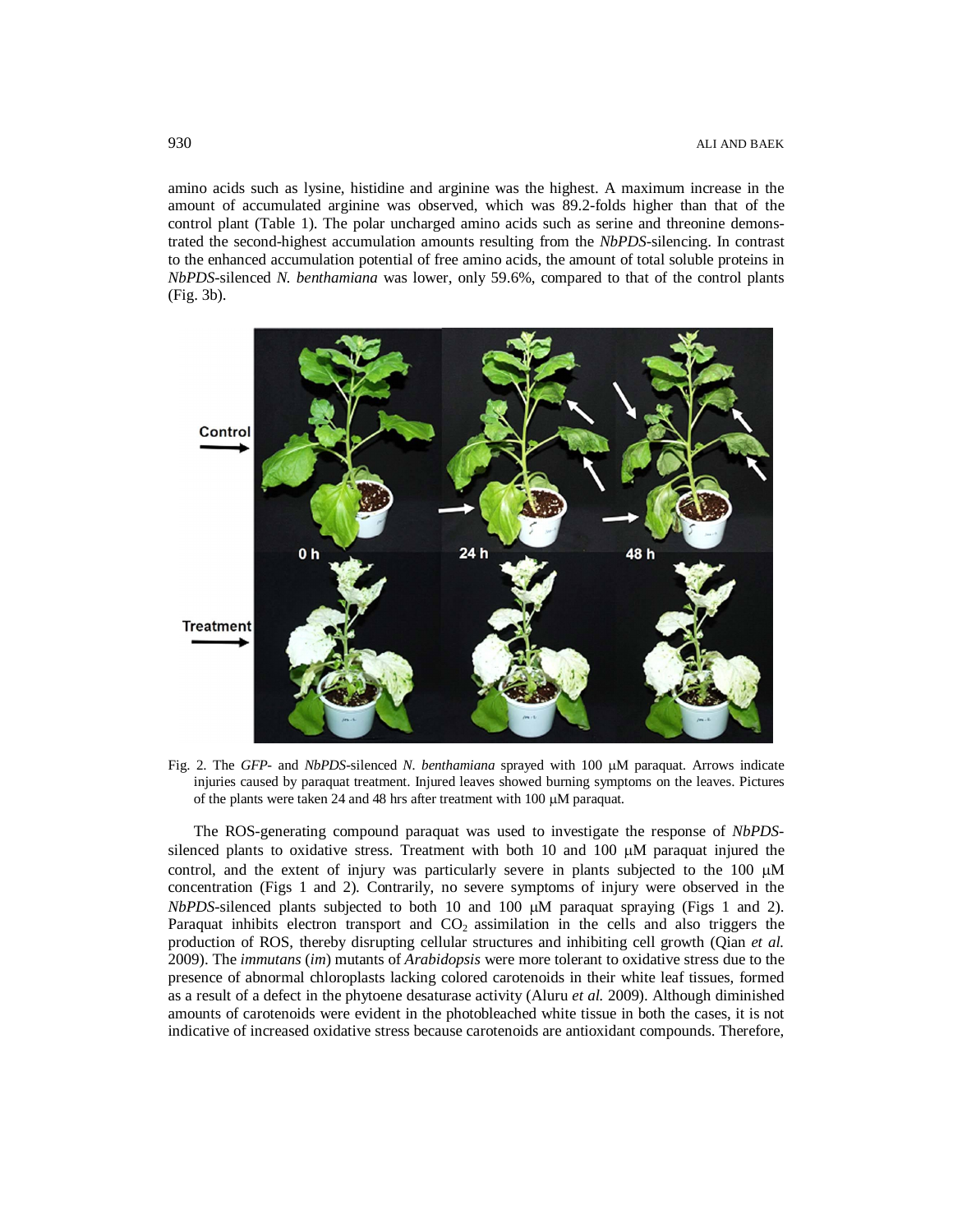in the present study, significantly high concentrations of free amino acids due to *NbPDS*-silencing can increase the tolerance of silenced plants to oxidative stress and protect them from injury after paraquat spraying.

| Amino                    | Concentration (µg/g dw) |                   |               |  |
|--------------------------|-------------------------|-------------------|---------------|--|
| acids                    | GFP-silenced            | PDS-silenced      | Ratio (folds) |  |
| Nonpolar aliphatic       |                         |                   |               |  |
| Glycine                  | $0.5 + 0.1b^2$          | $1.5 + 0.1a$      | 2.9           |  |
| Alanine                  | $2.0 \pm 0.3b$          | $19.0 \pm 5.0a$   | 9.7           |  |
| Proline                  | $11.0 + 5.4b$           | $40.9 + 20.1a$    | 3.7           |  |
| Valine                   | ND.                     | $23.2 \pm 1.1$    |               |  |
| Leucine                  | $1.7 \pm 0.1$ b         | $22.3 \pm 1.4a$   | 13.2          |  |
| Isoleucine               | $1.0 \pm 0.2b$          | $12.6 \pm 1.1a$   | 12.3          |  |
| Methionine               | $0.7 \pm 0.0a$          | $1.0 \pm 0.9a$    | 1.5           |  |
| Nonpolar aromatic        |                         |                   |               |  |
| Phenylalanine            | $1.2 \pm 0.3b$          | $2.3 + 0.5a$      | 1.9           |  |
| Tyrosine                 | $0.9 \pm 0.0$           | $11.1 \pm 0.7a$   | 12.8          |  |
| Polar uncharged          |                         |                   |               |  |
| Serine                   | $1.3 \pm 0.2b$          | $24.1 + 2.4a$     | 19.2          |  |
| Threonine                | $1.6 \pm 0.3b$          | $17.3 \pm 0.7a$   | 10.9          |  |
| Polar positively charged |                         |                   |               |  |
| Lysine                   | $0.9 \pm 0.1$           | $18.3 + 1.6a$     | 19.3          |  |
| Histidine                | $0.2 \pm 0.1$           | $10.2 \pm 1.4a$   | 58.1          |  |
| Arginine                 | $0.3 \pm 0.1$           | $31.0 \pm 4.4a$   | 89.2          |  |
| Polar negatively charged |                         |                   |               |  |
| Aspartate                | $13.0 + 1.6b$           | $150.0 + 3.6a$    | 11.5          |  |
| Glutamate                | $2.7 \pm 1.3b$          | $36.1 \pm 4.0a$   | 13.3          |  |
| Non-protein              |                         |                   |               |  |
| <b>GABA</b>              | $13.0 \pm 1.6b$         | $72.4 \pm 10.3a$  | 5.6           |  |
| Total                    | $52.0 \pm 9.6$          | $493.4 \pm 32.8a$ | 9.5           |  |

**Table 1. The contents of the amino acids in the 6th leaf of** *N. benthamiana* **silenced with the**  *GFP* **gene or** *NbPDS* **gene.** 

<sup>z</sup>Different letters in the same row indicate a significant difference ( $p < 0.05$ ). ND: not detected.

After 24 hrs, *NbPDS*-silenced plants subjected to 10  $\mu$ M paraquat treatment accumulated 10.4-folds higher levels of total free amino acids and 81.5% total soluble proteins than those of the control (Table 2, Fig. 3c and d). After 24 hrs, in *NbPDS*-silenced *N. benthamiana* subjected to 100 M paraquat treatment, the content of total free amino acids and total soluble proteins was 6.9 fold higher and 56.1% compared to that of the control, respectively (Table 3, Fig. 3c and d). After 48 hrs, *NbPDS*-silenced plants subjected to 10 and 100 M paraquat treatment contained 63.3 and 73.8% total soluble protein contents compared to those of the controls, respectively (Fig. 3e).

In the controls, paraquat treatment significantly changed the contents of free amino acids such as arginine. Due to the changes in the levels of amino acids by paraquat treatment, the ratio of increase of the amino acid content in the *NbPDS*-silenced plants to that of the control at 0 hr was 9.5-fold (Table 1), whereas those of plants treated with 10 and 100  $\mu$ M paraquat at 24 hrs was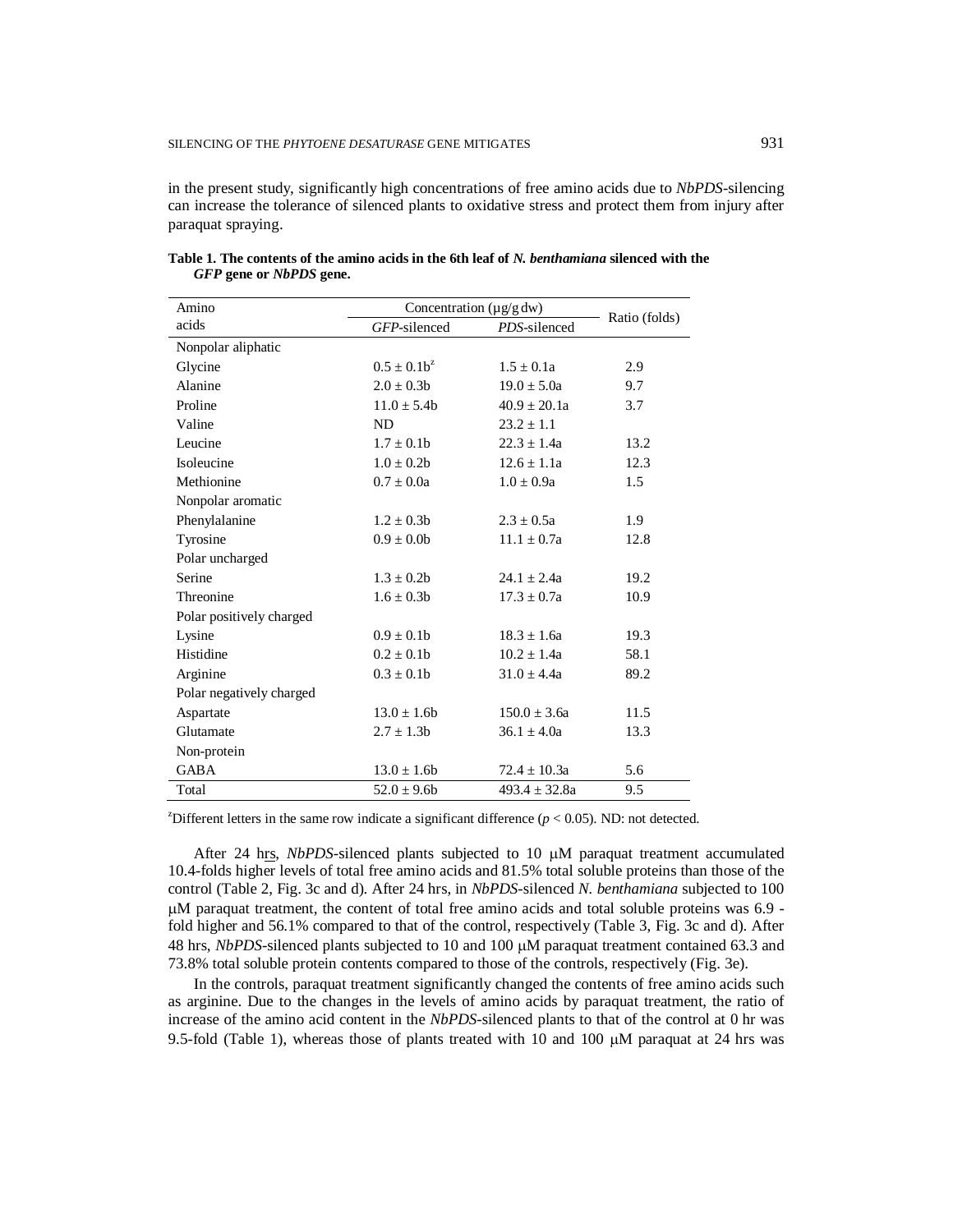10.4- and 6.9-folds, respectively (Tables 2 and 3). This indicates that  $100 \mu M$  paraquat treatment induced severe injury in the controls increasing their content of free amino acids but did not induce damage in the *NbPDS*-silenced plants, which were protected by the presence of high levels of the free amino acids. As reported previously, increase in the levels of free amino acids can provide resistance to plants under conditions of both abiotic and biotic stresses (Hildebrandt *et al.* 2015). Free amino acids accumulated due to *NbPDS*-silencing may contribute in increasing the plant tolerance to oxidative stress under normal growth conditions and upon paraquat treatment.

| Amino                    | Concentration (µg/g dw) |                   |               |
|--------------------------|-------------------------|-------------------|---------------|
| acids                    | GFP-silenced            | PDS-silenced      | Ratio (folds) |
| Nonpolar aliphatic       |                         |                   |               |
| Glycine                  | $0.5 \pm 0.1b^z$        | $1.4 \pm 0.2a$    | 3.0           |
| Alanine                  | $2.1 \pm 0.3b$          | $22.1 \pm 6.1a$   | 10.3          |
| Proline                  | $8.5 + 1.6$ h           | $36.2 \pm 7.2a$   | 4.3           |
| Valine                   | $1.7 \pm 0.3b$          | $28.2 \pm 4.4a$   | 16.6          |
| Leucine                  | $1.7 \pm 0.5b$          | $27.3 \pm 5.9a$   | 16.0          |
| Isoleucine               | $1.2 \pm 0.2b$          | $17.5 \pm 3.3a$   | 14.9          |
| Methionine               | $0.5 \pm 0.1$           | $1.6 \pm 0.6a$    | 3.3           |
| Nonpolar aromatic        |                         |                   |               |
| Phenylalanine            | $0.9 \pm 0.4b$          | $2.7 + 0.3a$      | 3.0           |
| Tyrosine                 | $0.8 \pm 0.3b$          | $13.4 \pm 4.2a$   | 16.8          |
| Polar uncharged          |                         |                   |               |
| Serine                   | $1.5 \pm 0.4b$          | $32.3 \pm 8.5a$   | 21.0          |
| Threonine                | $1.6 \pm 0.3b$          | $20.3 \pm 4.4a$   | 13.1          |
| Polar positively charged |                         |                   |               |
| Lysine                   | $1.1 \pm 0.3b$          | $18.5 \pm 4.5a$   | 16.7          |
| Histidine                | $0.4 + 0.1$             | $11.1 \pm 2.2a$   | 25.9          |
| Arginine                 | $0.3 \pm 0.1$           | $33.5 \pm 6.4a$   | 99.1          |
| Polar negatively charged |                         |                   |               |
| Aspartate                | $13.1 \pm 1.5b$         | $153.6 \pm 16.9a$ | 11.7          |
| Glutamate                | $3.3 \pm 1.1$           | $38.3 \pm 3.2a$   | 11.6          |
| Non-protein              |                         |                   |               |
| <b>GABA</b>              | $11.1 \pm 1.2b$         | $66.8 \pm 13.9a$  | 6.0           |
| Total                    | $50.4 \pm 5.4b$         | $524.9 \pm 56.0a$ | 10.4          |

**Table 2. The contents of the amino acids in the 6th leaf of** *N. benthamiana* **silenced with the**  *GFP* **gene or the** *NbPDS* **gene after 24 hrs of 10 µM paraquat treatment**.

<sup>z</sup>Different letters in the same row indicate a significant difference ( $p < 0.05$ ).

Total soluble protein contents in the *NbPDS*-silenced plants were significantly lower than those of the control (Fig. 3b). From 24 to 48 hrs, the ratio of total protein contents in the control to the  $NbPDS$ -silenced plants sprayed with 10  $\mu$ M paraquat decreased from 81.5 to 63.3%, whereas, that of the plants subjected to 100  $\mu$ M paraquat treatment increased from 56.1 to 73.8%. All data indicated that a considerable quantity of free amino acids might not have been incorporated into the proteins in the *NbPDS*-silenced *N. benthamiana*, but ironically, the increased content of total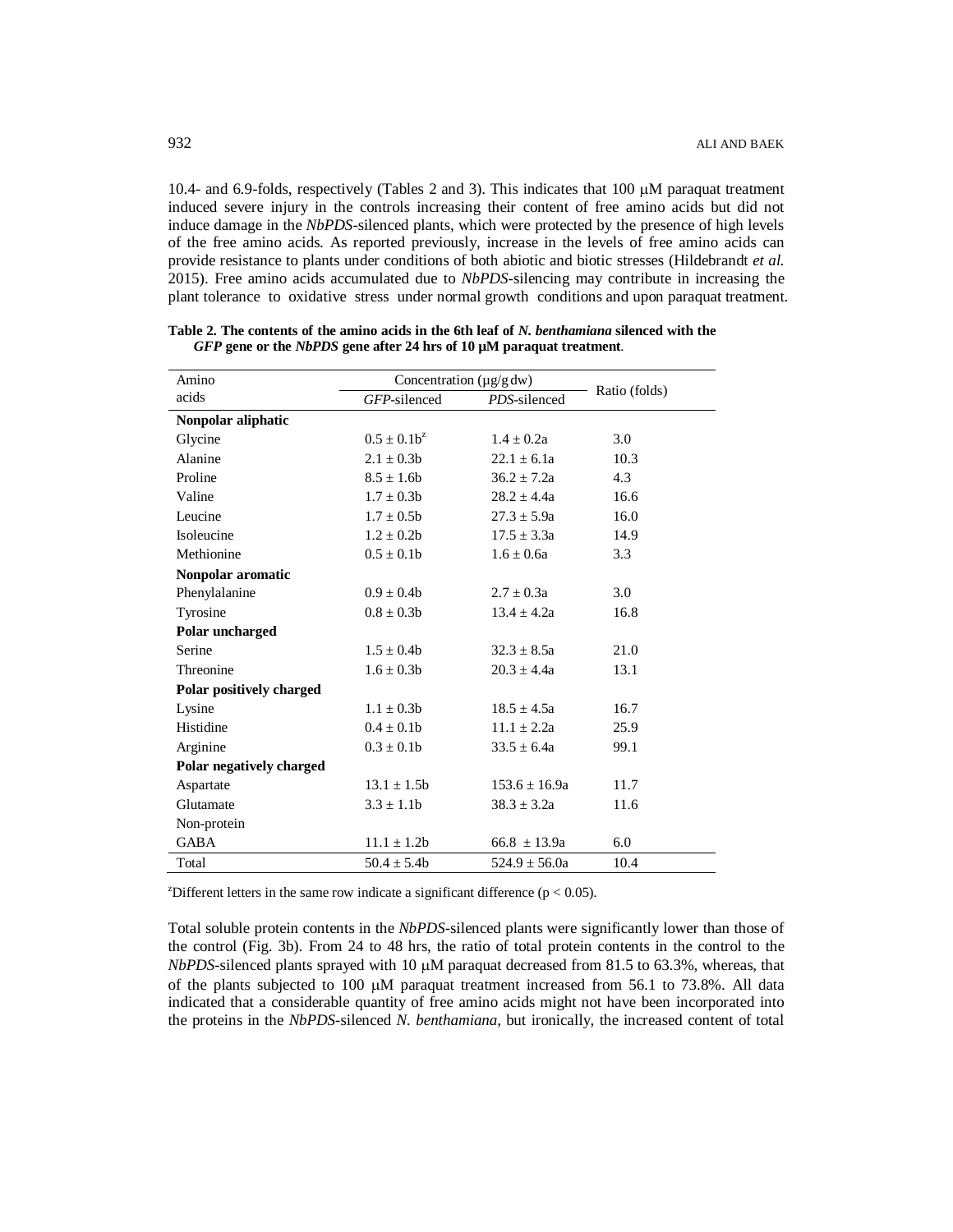free amino acids reduced injury by oxidative stress, as indicated by reduced total soluble protein contents.



Fig. 3. Amounts of total free amino acids and total soluble proteins in leaves of *GFP*-silenced control and *NbPDS*-silenced *N. benthamiana*. (a) Total amino acids and (b) total soluble proteins from *GFP*- and *NbPDS*-silenced plants without paraquat treatment. (c) Total amino acids and (d) total soluble proteins after 24 hrs of paraquat treatment. (e) Total soluble proteins after 48 hrs of paraquat treatment. Different letters on bars indicate significant differences at  $p < 0.05$ .

| or <i>ivor DS</i> gene after 24 hrs of two <u>film</u> paraquat treatment. |                              |                   |               |  |
|----------------------------------------------------------------------------|------------------------------|-------------------|---------------|--|
| Amino                                                                      | Concentration $(\mu g/g dw)$ |                   |               |  |
| acids                                                                      | GFP-silenced                 | PDS-silenced      | Ratio (folds) |  |
| Nonpolar aliphatic                                                         |                              |                   |               |  |
| Glycine                                                                    | $0.5 \pm 0.1b^z$             | $1.5 \pm 0.1a$    | 3.2           |  |
| Alanine                                                                    | $6.4 \pm 0.3b$               | $16.5 \pm 0.9a$   | 2.6           |  |
| Proline                                                                    | $10.7 \pm 1.9b$              | $18.1 \pm 9.5a$   | $1.7\,$       |  |
| Valine                                                                     | $2.0 \pm 1.8b$               | $28.0 \pm 2.2a$   | 13.7          |  |
| Leucine                                                                    | $3.2 \pm 0.7$                | $26.8 \pm 4.0a$   | 8.5           |  |
| Isoleucine                                                                 | $2.1 \pm 0.6b$               | $16.7 \pm 1.3a$   | 7.9           |  |
| Methionine                                                                 | $0.4 \pm 0.1$                | ND                |               |  |
| Nonpolar aromatic                                                          |                              |                   |               |  |
| Phenylalanine                                                              | $1.3 \pm 0.1$                | $2.8 + 0.4a$      | 2.1           |  |
| Tyrosine                                                                   | $1.4 \pm 0.2b$               | $15.6 \pm 1.1a$   | 11.5          |  |
| Polar uncharged                                                            |                              |                   |               |  |
| Serine                                                                     | $2.7 + 0.5h$                 | $30.6 + 0.8a$     | 11.3          |  |
| Threonine                                                                  | $2.6 \pm 0.4b$               | $19.3 \pm 2.7a$   | 7.5           |  |
| Polar positively charged                                                   |                              |                   |               |  |
| Lysine                                                                     | $2.0 + 0.2b$                 | $20.7 \pm 3.3a$   | 10.3          |  |
| Histidine                                                                  | $0.6 \pm 0.3b$               | $12.6 \pm 2.0a$   | 21.8          |  |
| Arginine                                                                   | $1.1 \pm 0.7$ b              | $36.2 \pm 10.1a$  | 34.4          |  |
| Polar negatively charged                                                   |                              |                   |               |  |
| Aspartate                                                                  | $15.5 + 5.3b$                | $144.7 + 20.7a$   | 9.3           |  |
| Glutamate                                                                  | $3.4 \pm 1.3b$               | $29.8 \pm 2.6a$   | 8.7           |  |
| Non-protein                                                                |                              |                   |               |  |
| <b>GABA</b>                                                                | $11.5 \pm 1.5b$              | $47.5 \pm 6.9a$   | 4.1           |  |
| Total                                                                      | $67.5 \pm 10.4b$             | $467.5 \pm 21.2a$ | 6.9           |  |

| Table 3. The contents of the amino acids in the 6th leaf of N. benthamiana silenced with the GFP gene |  |  |
|-------------------------------------------------------------------------------------------------------|--|--|
| or <i>NbPDS</i> gene after 24 hrs of 100 µM paraquat treatment.                                       |  |  |

<sup>z</sup>Different letters in the same row indicate a significant difference ( $p < 0.05$ ). ND: not detected.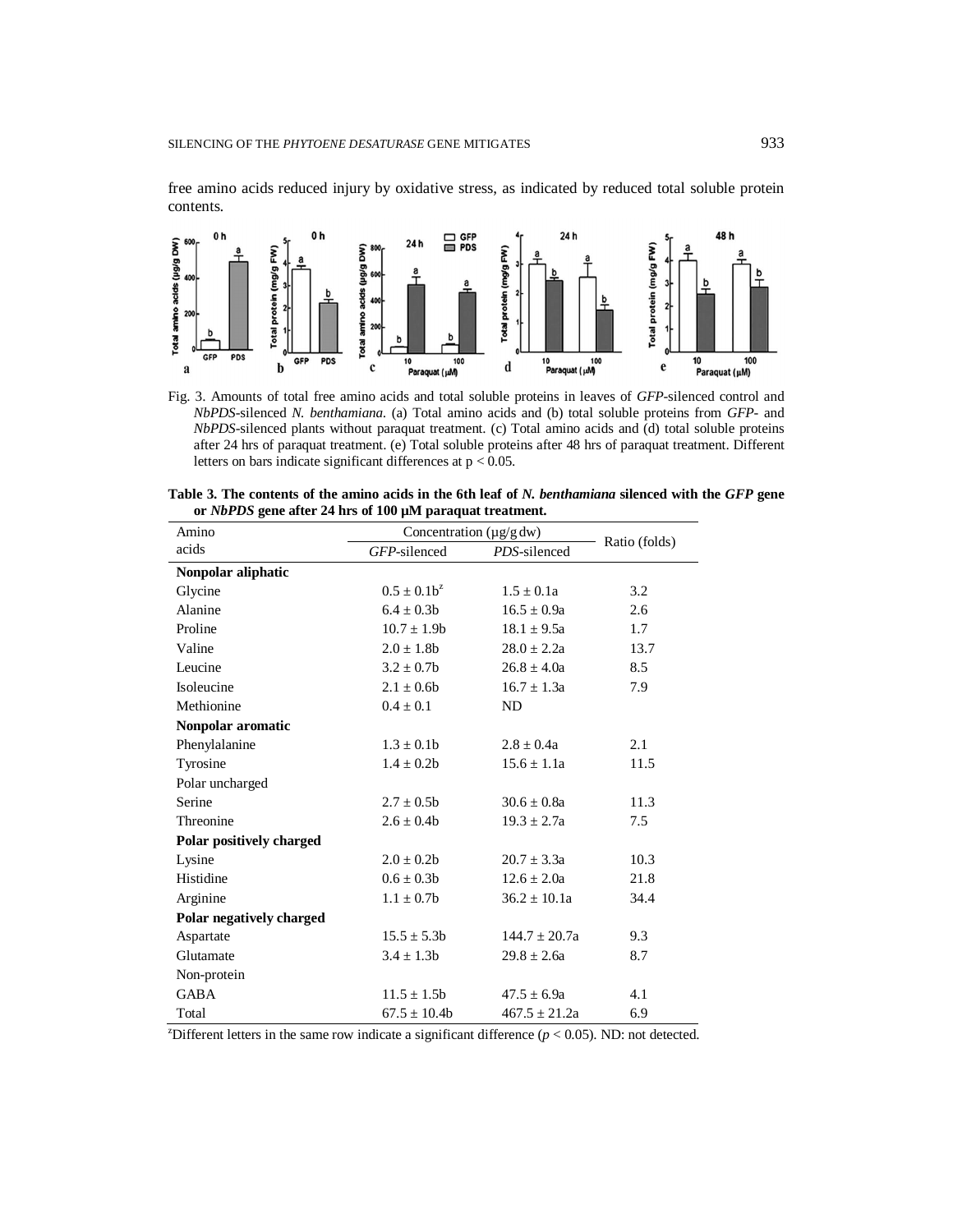The present study identified that silencing of the *NbPDS* gene in *N. benthamiana* produced albinism in the plants but increased the content of their free amino acids and their capacity to withstand severe oxidative stress. Silencing the *PDS* gene induced a phenotypic disadvantage by the manifestation of dwarfism and albinism, but alternatively increased the amount of free amino acids which can mitigate the oxidative stress conditions and possibly be used for amino acid capsule formation.

#### **Acknowledgments**

This study was supported by the Basic Science Research Program through the National Research Foundation of Korea (NRF) funded by the Ministry of Education (NRF-2019R1F1A1052625).

### **References**

- Abogadallah GM 2010. Insights into the significance of antioxidative defense under salt stress. Plant Signal. Behav. **5**: 369-374.
- Ademowo OS, Dias HKI, Burton DGA and Griffiths HR 2017. Lipid (per) oxidation in mitochondria: An emerging target in the ageing process? Biogerontology **18**: 859-879.
- Ali MS, Kim KW, Dhakal R, Choi D and Baek KH 2015. Accumulation of high contents of free amino acids in the leaves of *Nicotiana benthamiana* by the co-suppression of *NbClpC1* and *NbClpC2* genes. Plant Cell Rep. **1**: 355-365.
- Aluru MR, Zola J, Foudree A and Rodermel SR 2009. Chloroplast photooxidation-induced transcriptome reprogramming in *Arabidopsis* immutans white leaf sectors. Plant Physiol. **150**: 904-923.
- Anaraki ZE, Shariati M and Tafreshi SAH 2017. Transient silencing of *phytoene desaturase* reveals critical roles on plant response to salinity stress. Acta Physiol. Plant **39**: 1-15.
- Brausemann A, Gemmecker S, Koschmieder J, Ghisla S, Beyer P and Einsle O 2017. Structure of phytoene desaturase provides insights into herbicide binding and reaction mechanisms involved in carotene desaturation. Structure **25**: 1222-1232.
- Halliwell B 2006. Reactive species and antioxidants. Redox biology is a fundamental theme of aerobic life. Plant Physiol. **141**: 312-322.
- Hasan MM, Kim HS, Jeon JH, Kim SH, Moon B, Song JY, Shim SH and Baek KH 2014. Metabolic engineering of *Nicotiana benthamiana* for the increased production of taxadiene. Plant Cell Rep. **33** :895-904.
- Hildebrandt TM, Nunes NA, Araújo WL and Braun HP 2015. Amino acid catabolism in plants. Mol. Plant **8**: 1563-1579.
- Kanojia A and Dijkwel PP 2018. Abiotic stress responses are governed by reactive oxygen species and age. Ann. Plant Rev. **1:** 1-32.
- Liang W, Ma X, Wan P and Liu L 2018. Plant salt-tolerance mechanism: A review. Biochem. Bioph. Res. Co. **495**: 286-291.
- Nisar N, Li L, Lu S, Khin NC and Pogson BJ 2015. Carotenoid metabolism in plants. Mol. Plant **8:** 68-82.
- Pandey S, Fartyal D, Agarwal A, Shukla T, James D, Kaul T, Negi YK, Arora S and Reddy MK 2017. Abiotic stress tolerance in plants: Myriad roles of ascorbate peroxidase. Front. Plant Sci. **8**: 1-13.
- Qian H, Sun L, Liu W, Chen W, Fu Z and Jin Y 2009. Inhibitory effects of paraquat on photosynthesis and the response to oxidative stress in *Chlorella vulgaris*. Ecotoxicology **18**: 537-543.
- Ramel F, Mialoundama AS and Havaux M 2013. Nonenzymic carotenoid oxidation and photooxidative stress signalling in plants. J. Expt. Bot. **64**: 799-805.
- Sakamoto A and Murata N 2000. Genetic engineering of glycinebetaine synthesis in plants: Current status and implications for enhancement of stress tolerance. J. Exp. Bot. **51**: 81-88.